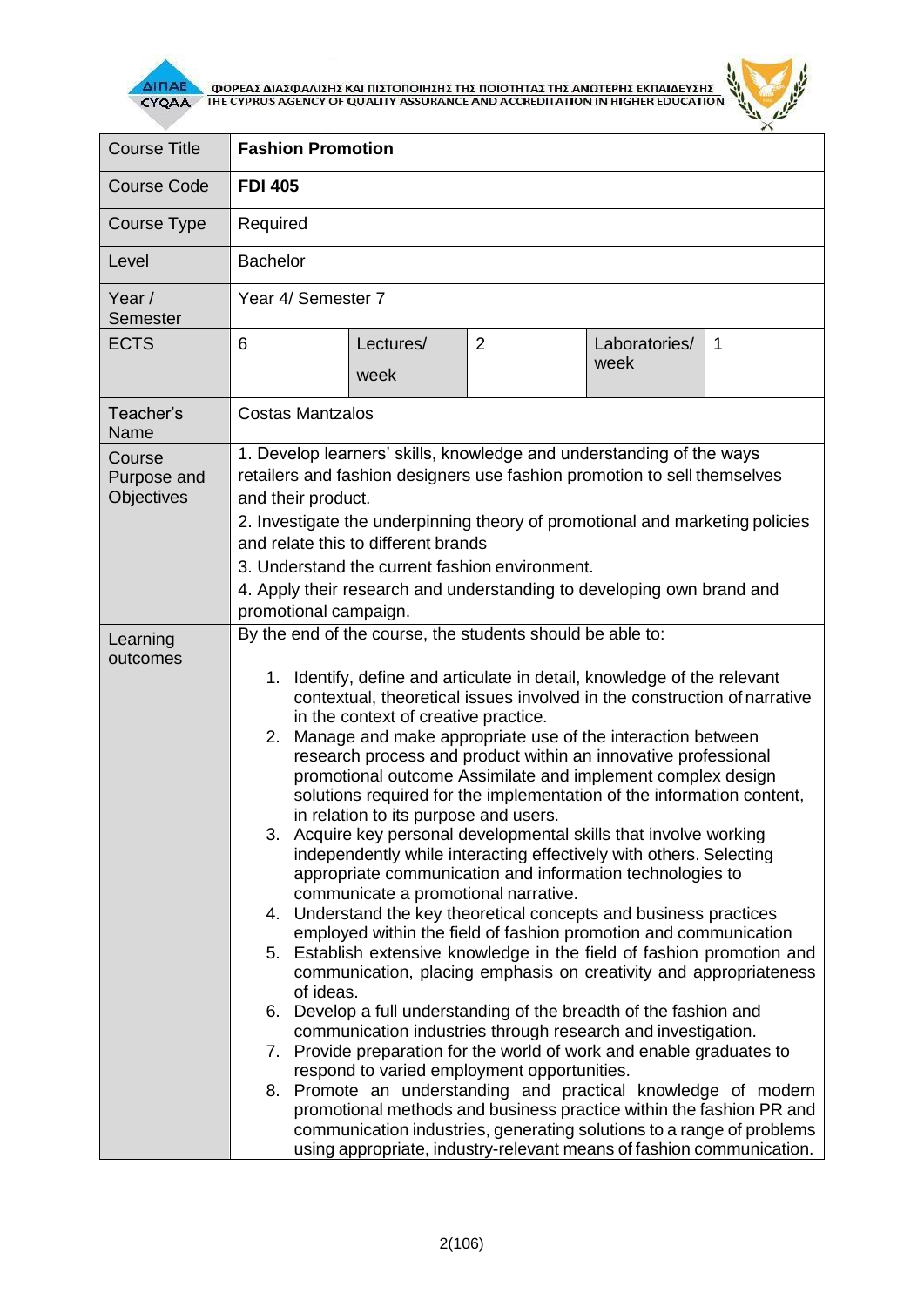



|                         | 9. Design and produce communication strategies, campaigns and<br>materials for a range of specified audiences and contexts, using<br>appropriate styles and media and deploying management,<br>leadership, teamwork and organizational skills.                                                                                                                                                                                                                                                                                                                                                                                                                                                                                                                                                                                                                                                                                                                                                                                                                                                                                                                                                                                                                                                                                                                                                                                                                              |          |                                                                                                                                       |
|-------------------------|-----------------------------------------------------------------------------------------------------------------------------------------------------------------------------------------------------------------------------------------------------------------------------------------------------------------------------------------------------------------------------------------------------------------------------------------------------------------------------------------------------------------------------------------------------------------------------------------------------------------------------------------------------------------------------------------------------------------------------------------------------------------------------------------------------------------------------------------------------------------------------------------------------------------------------------------------------------------------------------------------------------------------------------------------------------------------------------------------------------------------------------------------------------------------------------------------------------------------------------------------------------------------------------------------------------------------------------------------------------------------------------------------------------------------------------------------------------------------------|----------|---------------------------------------------------------------------------------------------------------------------------------------|
| Prerequisites:          | <b>Advanced Level</b>                                                                                                                                                                                                                                                                                                                                                                                                                                                                                                                                                                                                                                                                                                                                                                                                                                                                                                                                                                                                                                                                                                                                                                                                                                                                                                                                                                                                                                                       | Required | None                                                                                                                                  |
| Course<br>content       | This course has been designed to give a deep comprehension of how<br>products and brands are promoted in the worldwide fashion industry.<br>Throughout the duration of this course students will examine the tactical and<br>strategic promotional tools used in the dynamic fashion environment;<br>covering promotional events, marketing, fashion media, visual<br>merchandising and public relations. This course will develop the<br>understanding and practical knowledge of business management<br>communications in a fashion context, in addition to honing creative skills.<br>The course encourages the development of individual creative ability and<br>support through the development of a high level of practical orientated<br>technical skills as well as skills in research, analysis, problem solving and<br>critical reflection and the visual, written and verbal communication skills<br>required for Fashion Promotion.<br>Students will go through a series of lectures on understanding of the key<br>critical, social, cultural, historical and business concepts, issues and<br>debates relevant to contemporary Fashion Promotion and Fashion<br>Marketing. Furthermore there will be an input of comprehensive knowledge<br>of contemporary professional practice and the creative process in fashion<br>promotion, and an awareness of current areas of development and<br>innovation in the areas of emerging media platforms and marketing |          |                                                                                                                                       |
|                         | techniques.                                                                                                                                                                                                                                                                                                                                                                                                                                                                                                                                                                                                                                                                                                                                                                                                                                                                                                                                                                                                                                                                                                                                                                                                                                                                                                                                                                                                                                                                 |          |                                                                                                                                       |
| Teaching<br>Methodology | The course is mainly based on extended project briefing, practical<br>workshops, exercises, illustrated lectures on the fashion research<br>methodologies with the help of computer presentations, and group critiques.<br>Student centred practical work, personal research, realization and<br>manipulation in project work. A 'branding' project will be the vehicle for the<br>student to apply their knowledge and understanding of research principles<br>into the practice of fashion promotion. In negotiation with the tutor, students<br>will agree a suitable branding exercise related to the project, employing all<br>conventional or non-conventional media, and they will then be expected to<br>develop an appropriate research proposal and work through to final<br>execution, production and promotion. This will be supported throughout the<br>module by lectures, seminars and group tutorials.                                                                                                                                                                                                                                                                                                                                                                                                                                                                                                                                                      |          |                                                                                                                                       |
| <b>Bibliography</b>     | Posner, Harriet (2011) Marketing fashion, London: Laurence King<br>1.<br>2.<br>A&C Black.<br>Green, Andy (2006) Effective communication skills for public<br>3.<br>relations, London: Kogan Page.<br>4.<br>Berg.                                                                                                                                                                                                                                                                                                                                                                                                                                                                                                                                                                                                                                                                                                                                                                                                                                                                                                                                                                                                                                                                                                                                                                                                                                                            |          | Guerrero, J (2010) New fashion and design technologies, London:<br>Gaimster, Julia (2011) Visual research methods in fashion. Oxford: |